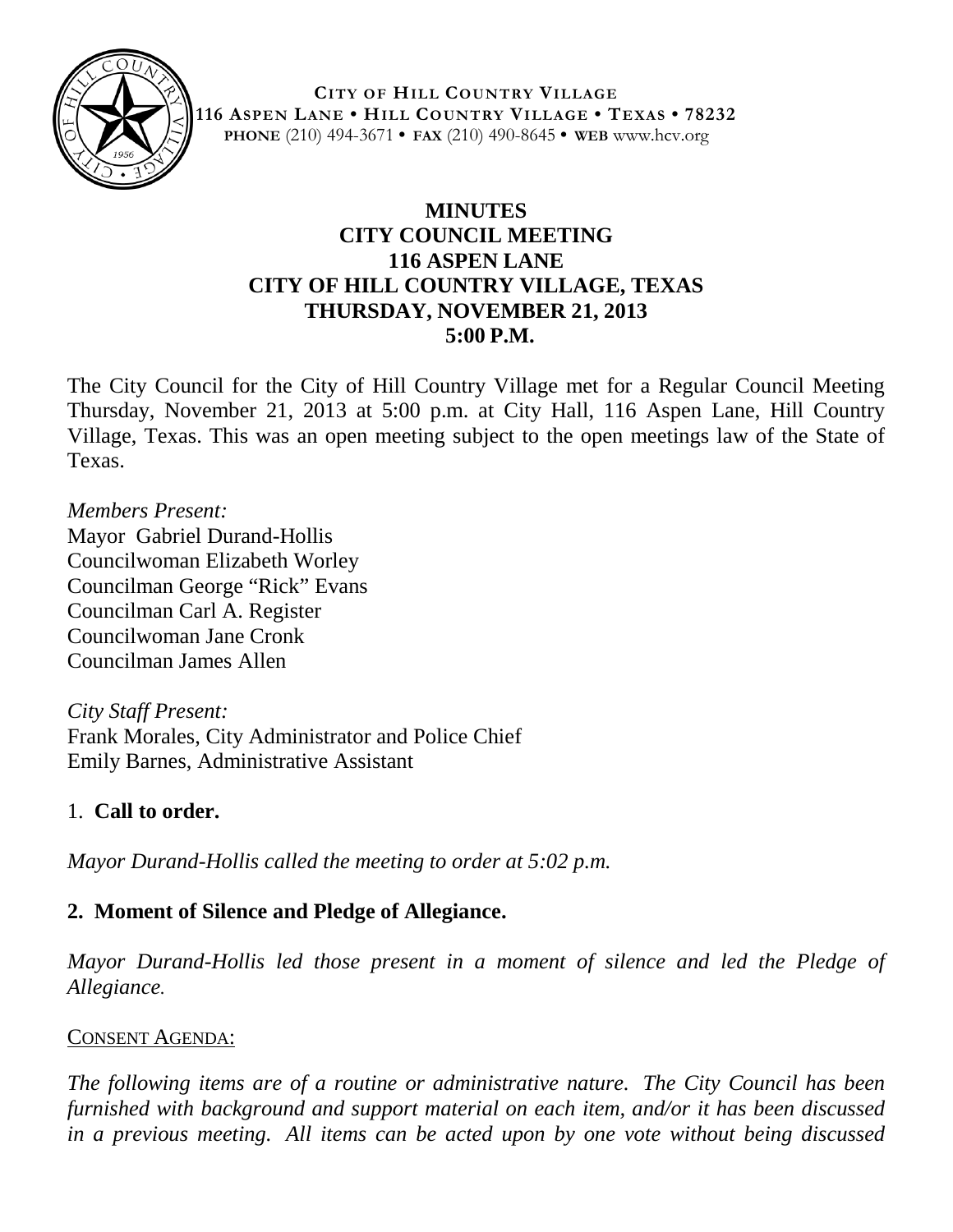*separately, unless requested by a Council Member or a citizen, in which event the item or items will immediately be withdrawn for individual consideration in their normal sequence after the items not requiring separate discussion have been acted upon. The remaining items will be adopted by one motion and vote of the City Council.*

## **3. Discussion/action on approval of the minutes of the Regular Council Meeting of July 25, 2013.**

**4. Discussion/action approving an ordinance accepting the resignation of Ms. Jennifer Gonzales as Administrative Assistant.**

**5. Discussion/action approving an ordinance appointing Mrs. Emily R. Barnes as Administrative Assistant.**

### **6. Discussion/action approving an ordinance appointing Nathaniel I. Garza as Full Time Police Officer.**

*Councilman Register moved to approve the consent agenda, seconded by Councilman Evans. Motion passed unanimously.*

#### INDIVIDUAL ITEMS FOR CONSIDERATION:

#### **7. Citizens to be heard.**

AT THIS TIME, CITIZENS WHO HAVE FILLED OUT A REGISTRATION FORM PRIOR TO THE START OF THE MEETING MAY SPEAK ON ANY TOPIC THEY WISH TO BRING TO THE ATTENTION OF THE GOVERNING BODY SO LONG AS THAT TOPIC IS NOT ON THE AGENDA FOR THIS MEETING. CITIZENS MAY SPEAK ON SPECIFIC AGENDA ITEMS WHEN THAT ITEM IS CALLED FOR DISCUSSION. DURING THE CITIZENS TO BE HEARD SECTION NO COUNCIL ACTION MAY TAKE PLACE AND NO COUNCIL DISCUSSION OR RESPONSE IS REQUIRED TO THE SPEAKER. A TIME LIMIT OF TWO MINUTES PER SPEAKER IS PERMITTED; THE COUNCIL MAY EXTEND THIS TIME AT THEIR DISCRETION.

*No one signed up to speak*.

**8. Discussion/action accepting the Delinquent Tax Collection report for the period of October 1, 2012 – September 30, 2013 from Linebarger, Goggan, Blair and Sampson, LLP.**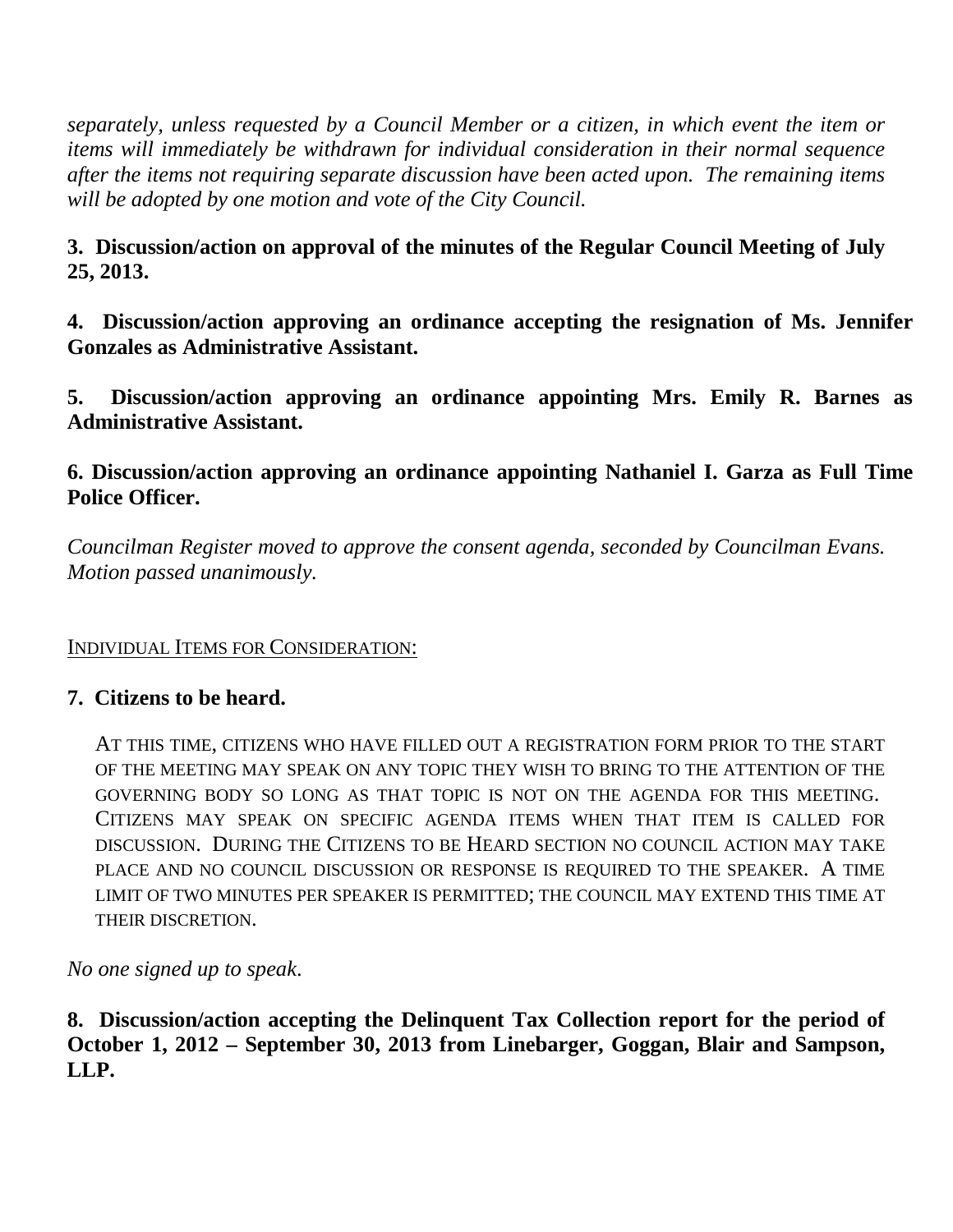*Mr. Morales explained that he was going to have a representative come in to discuss this item, but because the percentage in non-collections in Delinquent Tax was so small, it was unnecessary.*

*Councilman Register made a motion to accept the Delinquent Tax Collection. Councilwoman Worley seconded the motion. The motion passed unanimously.*

## **9. Discussion/action approving an update from Givler Engineering, Inc. on the detailed design package for The City of Hill Country Village 2013 Street Project.**

*Mr. Givler related the last time he met with council was to explain preliminary plans to let everyone know the way the project is going. Mr. Givler presented a packet to the council, explaining the breakdown of prices for each individual part of the Street Project.*

*Councilman Register asked Mr. Givler why the projected cost of the project increased so severely. Councilman Register gives the example that for the South Tower drainage project, the cost of the project was estimated at \$562,000 at the last presentation, and now was estimated to cost between \$758,000 and \$852,000.*

*Mr. Givler explained that the amount of rock was underestimated, and there would need to be a second culvert to divert water needed.*

*Councilman Register explained that he would need to see a side-by-side comparison of each project's pricing to the first estimates that were given, and reasons for the increase. Councilman Register asked Mr. Givler if the gas and water lines in place will need to be moved.*

*Mr. Givler answered yes. Mr. Givler explained the challenge is to know where the lines are and how to move them.*

*Councilman Register explained that after the increases were already put into place, there is a disclaimer on the project explaining the prices could change. Councilman Register asked Mr. Giver if it is a possibility that the prices will continue to rise.*

*Mr. Givler explained that the prices will be dictated based on the bids of the contractors. Mr. Givler explained the bids could be very low, in order for the contractor to receive the business, or very high, in order for the contractor to profit from the project.*

*Councilman Register asked Mr. Givler if the project would be presented as a one item for bid, or broken up into smaller projects for bids.*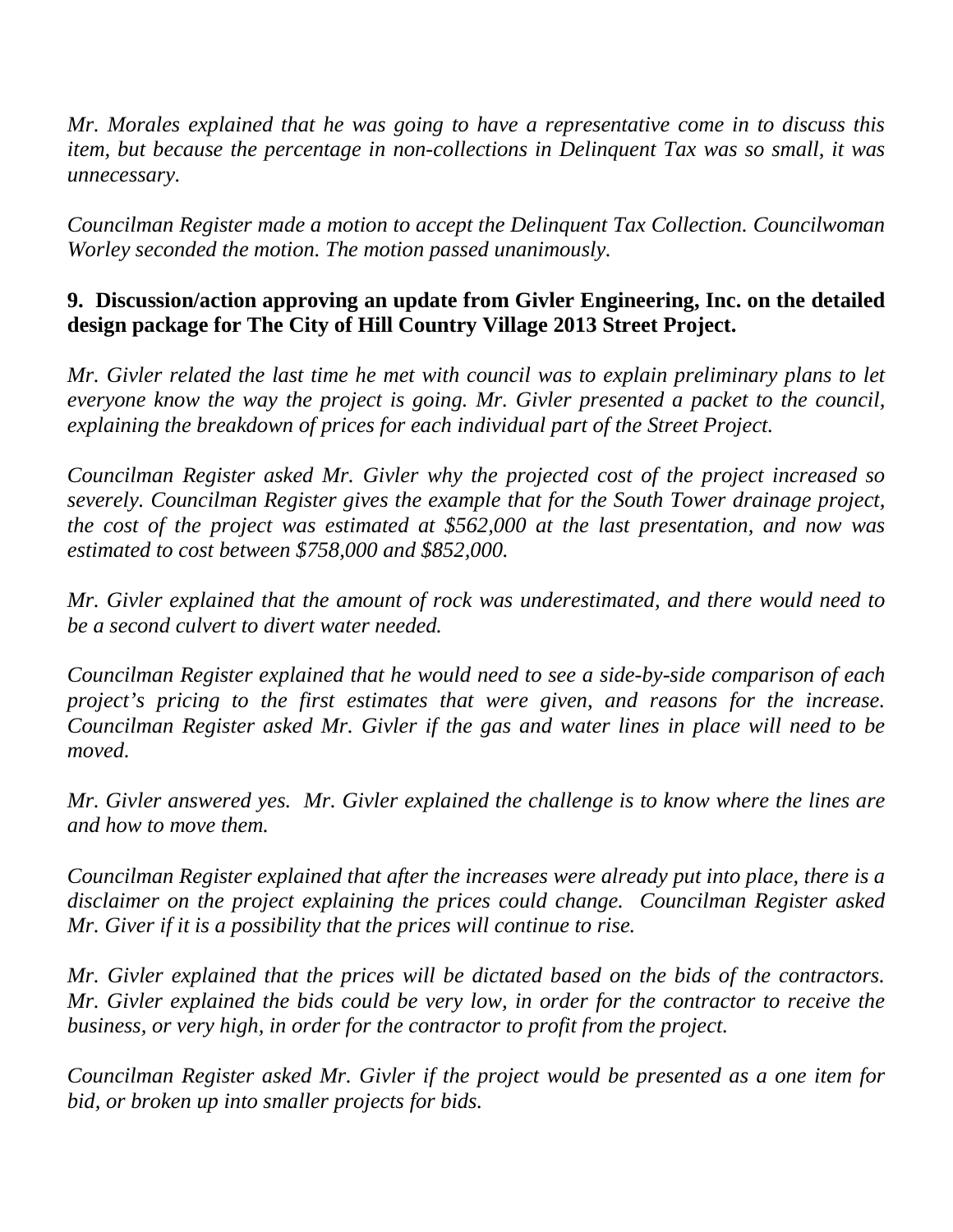*Mr. Givler explained that the projects would be packaged together, in smaller projects, with alternate projects to package together so the contractor can complete the projects they want to complete.*

*Councilman Allen asked Mr. Givler how he did not know there would be a 48" line that would be one of the reasons for the increase in cost.*

*Mayor Durand-Hollis explained that the project could not move forward with so many unanswered questions, and suggested a workshop with Mr. Givler to address only the Hill Country Village Street Project.* 

*Councilman Register made a motion to table this item and continue in a separate workshop. Councilman Allen seconded the motion. The motion passed unanimously.*

## **10. Discussion/action approving an ordinance repealing ordinance 561 and adopting new provisions regarding landscape watering in the City of Hill Country Village.**

*Mayor Durand-Hollis reminded everyone that the ordinance in question was an ordinance that was put in place during the Bexar Metropolitan Water District days.*

*Councilman Evans explained this ordinance would update the current ordinance, since Bexar Met no longer exists and San Antonio Water System does.*

*Councilman Register asked if the residents of the city with water wells would be exempt or non-exempt according to the new ordinance.*

*Mr. Morales explained that residents with wells would be exempt from this ordinance, but they would be non-exempt from the current lawn watering restrictions.*

### **11. Discussion/action approving an Interlocal Agreement for Law Enforcement Dispatch Services between the County of Bexar, a political subdivision of the State of Texas and the City of Hill Country Village a general law municipality.**

*Councilman Evans made a motion to accept. Councilwoman Worley seconded the motion. The motion passed unanimously.*

#### **12. Discussion/action regarding the September 30, 2013 and October 31, 2013 financial statements.**

**Possible Executive Session pursuant to Texas Government Code Section 551.074, Personnel Matters. No action will be taken in Executive Session. Any action will be taken in open session.**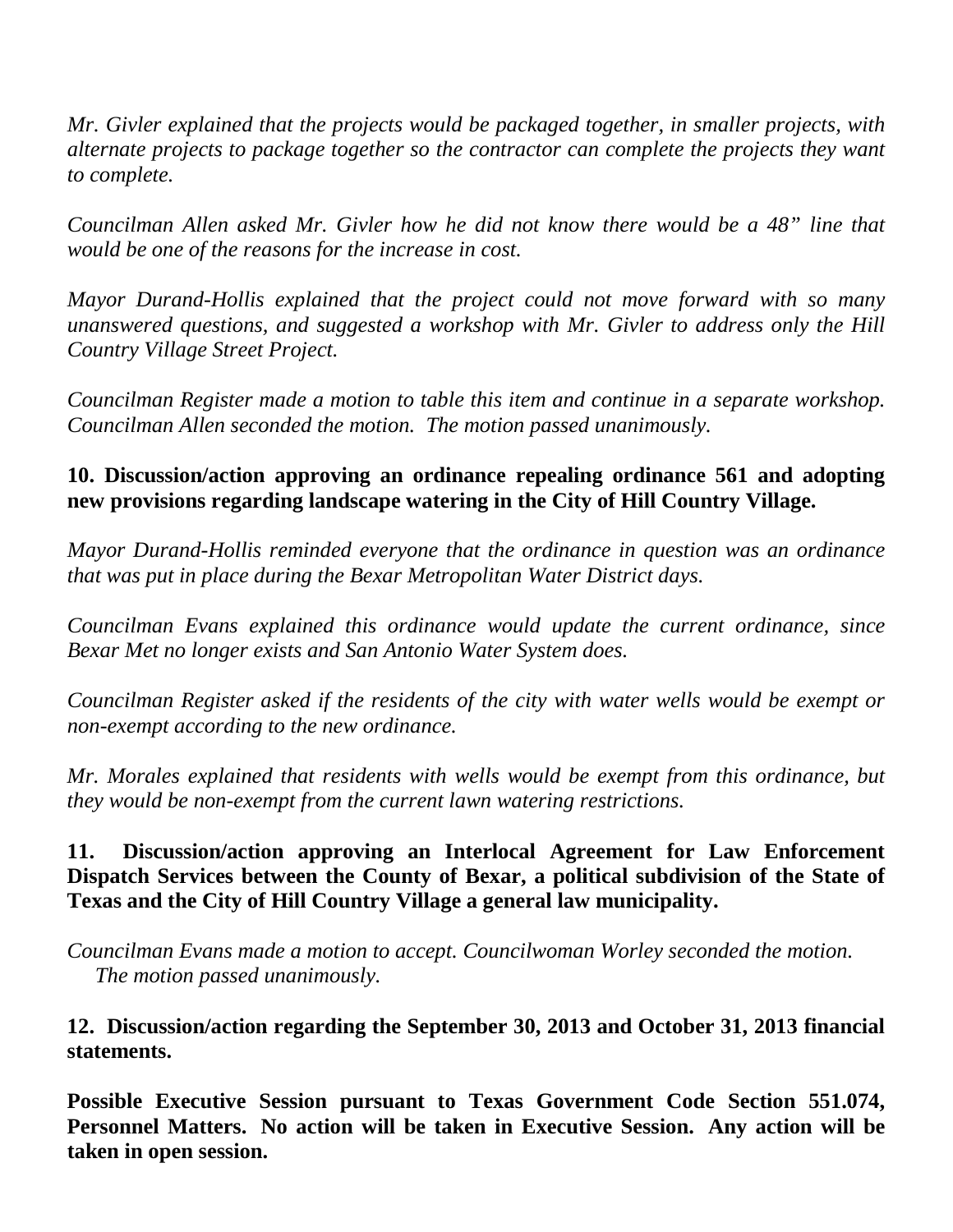*Councilman Register made a motion to accept the September 31,2013 and the October 31, 2013 financial statements, seconded by Councilman Allen. Motion passed unanimously.*

*At this time, Mayor Durand-Hollis called a recess at 6:42pm. Mayor Durand-Hollis called the meeting back from recess at 6:58pm.*

#### **13. Discussion/action regarding the annual evaluation and compensation of City Administrator/Chief of Police Frank Morales.**

*Mayor Durand-Hollis expressed his appreciation for the work that Mr. Morales has contributed as both City Administrator and Chief of Police.* 

*Councilman Register expressed gratitude for Mr. Morales' work with the city's budget, and spending.*

*Mayor Durand-Hollis made a motion to increase the compensation of Mr. Morales by 3%. Councilman Evans approved the motion. Councilwoman Worley seconded the motion. The motion passed unanimously.*

#### **14. Mayor's Report to Council.**

#### **15. Communications with the City Administrator/Chief of Police.**

*Mr. Morales informed the council that City Hall will be closed Thursday, November 28th and Friday, November 29th, to celebrate Thanksgiving. Mr. Morales also informed the council that City Hall will be closed December 24th and 25th for Christmas and January 1st for New Year's Day.*

*Mr. Morales also thanked the council for the kind words and the increase in compensation.*

#### **16. Adjourn**

*THE COUNCIL RESERVES THE RIGHT TO DISCUSS AND APPROPRIATELY ACT UPON ANY ITEM*  STATED ON THIS AGENDA IN OPEN SESSION. THE COUNCIL RESERVES THE RIGHT TO ADJOURN *INTO EXECUTIVE SESSION AT ANY TIME DURING THE COURSE OF THIS MEETING TO DISCUSS ANY OF THE MATTERS LISTED ABOVE, AS AUTHORIZED BY TEXAS GOVERNMENT CODE SECTIONS 551.071 (CONSULTATIONS WITH ATTORNEY), 551.072 (DELIBERATIONS ABOUT REAL PROPERTY), 551.073 (DELIBERATIONS ABOUT GIFTS AND DONATIONS), 551.074 (PERSONNEL*